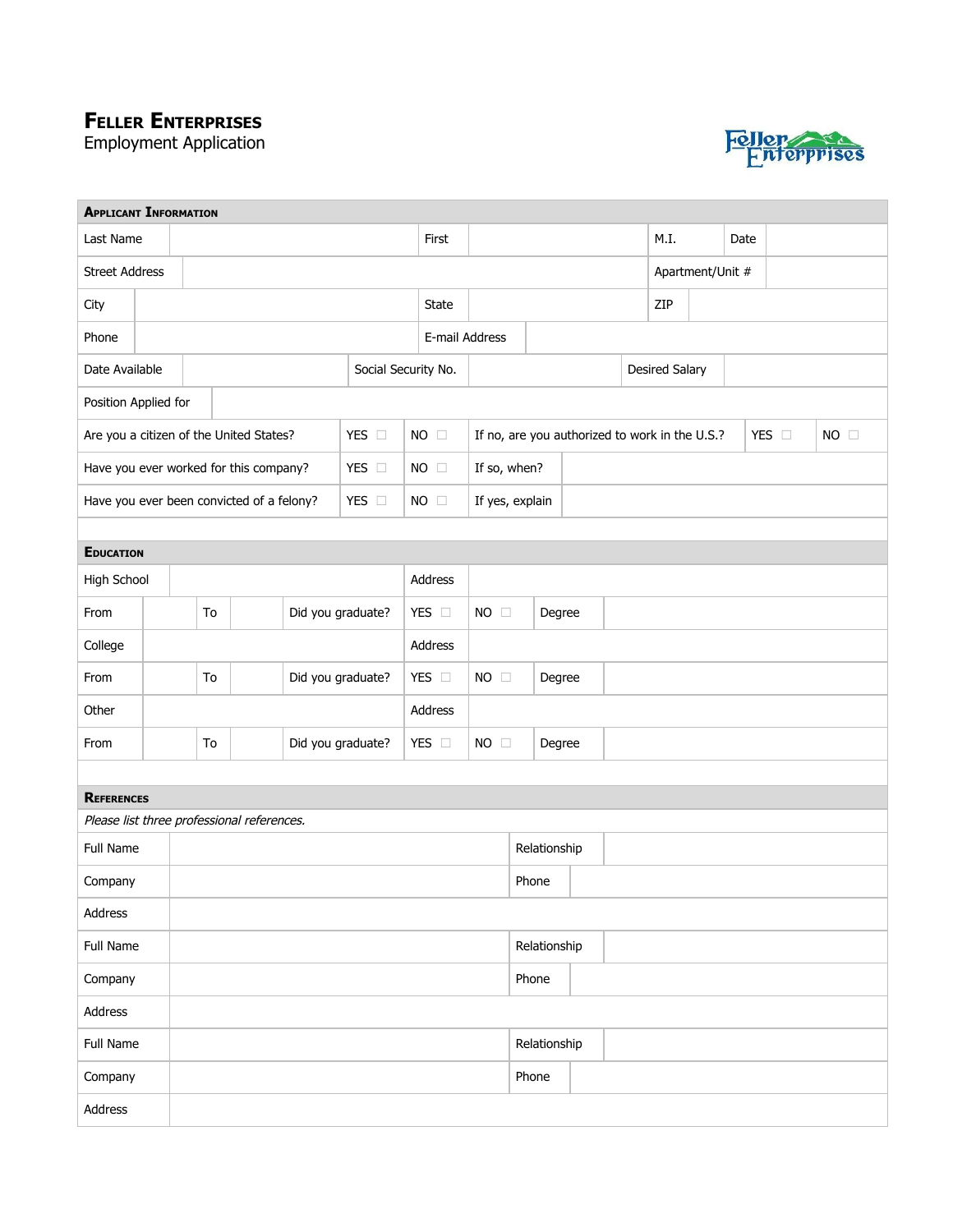| <b>PREVIOUS EMPLOYMENT</b>                                                                                                      |                                                                                  |                                                                       |                        |            |                            |                        |  |  |  |
|---------------------------------------------------------------------------------------------------------------------------------|----------------------------------------------------------------------------------|-----------------------------------------------------------------------|------------------------|------------|----------------------------|------------------------|--|--|--|
| Company                                                                                                                         |                                                                                  |                                                                       | Phone                  |            |                            |                        |  |  |  |
| Address                                                                                                                         |                                                                                  |                                                                       | Supervisor             |            |                            |                        |  |  |  |
| Job Title                                                                                                                       |                                                                                  |                                                                       | <b>Starting Salary</b> | \$         | <b>Ending Salary</b>       | \$                     |  |  |  |
| Responsibilities                                                                                                                |                                                                                  |                                                                       |                        |            |                            |                        |  |  |  |
| From                                                                                                                            | To                                                                               | Reason for Leaving                                                    |                        |            |                            |                        |  |  |  |
| YES O<br>May we contact your previous supervisor for a reference?<br>$NO$ $\Box$                                                |                                                                                  |                                                                       |                        |            |                            |                        |  |  |  |
| Company                                                                                                                         |                                                                                  |                                                                       |                        | Phone      |                            |                        |  |  |  |
| Address                                                                                                                         |                                                                                  |                                                                       |                        | Supervisor |                            |                        |  |  |  |
| Job Title                                                                                                                       |                                                                                  |                                                                       |                        | \$         | <b>Ending Salary</b>       | \$                     |  |  |  |
| Responsibilities                                                                                                                |                                                                                  |                                                                       |                        |            |                            |                        |  |  |  |
| From                                                                                                                            | To                                                                               | Reason for Leaving                                                    |                        |            |                            |                        |  |  |  |
|                                                                                                                                 | May we contact your previous supervisor for a reference?<br>YES O<br>$NO$ $\Box$ |                                                                       |                        |            |                            |                        |  |  |  |
| Company<br>Phone                                                                                                                |                                                                                  |                                                                       |                        |            |                            |                        |  |  |  |
| Address<br>Supervisor                                                                                                           |                                                                                  |                                                                       |                        |            |                            |                        |  |  |  |
| Job Title                                                                                                                       |                                                                                  |                                                                       | <b>Starting Salary</b> | \$         | <b>Ending Salary</b><br>\$ |                        |  |  |  |
| Responsibilities                                                                                                                |                                                                                  |                                                                       |                        |            |                            |                        |  |  |  |
| From                                                                                                                            | To                                                                               | Reason for Leaving                                                    |                        |            |                            |                        |  |  |  |
| YES O<br>May we contact your previous supervisor for a reference?<br>$NO \square$                                               |                                                                                  |                                                                       |                        |            |                            |                        |  |  |  |
|                                                                                                                                 |                                                                                  |                                                                       |                        |            |                            |                        |  |  |  |
| <b>Experience and Qualifications- Driver</b>                                                                                    |                                                                                  |                                                                       |                        |            |                            |                        |  |  |  |
| Driver Licenses:                                                                                                                |                                                                                  |                                                                       |                        |            |                            |                        |  |  |  |
|                                                                                                                                 |                                                                                  |                                                                       |                        |            |                            |                        |  |  |  |
|                                                                                                                                 |                                                                                  |                                                                       |                        |            |                            |                        |  |  |  |
| Accident Record for Past 3 Years or more (Attach sheet if more spaced is needed)<br>Date Nature of Accident Fatalities Injuries |                                                                                  |                                                                       |                        |            |                            |                        |  |  |  |
| List Accident<br><u> 1989 - Andrea Andrew Maria (h. 1989).</u>                                                                  |                                                                                  |                                                                       |                        |            |                            |                        |  |  |  |
|                                                                                                                                 |                                                                                  |                                                                       |                        |            |                            |                        |  |  |  |
| Next Previous                                                                                                                   |                                                                                  |                                                                       |                        |            |                            |                        |  |  |  |
| Have you ever been denied a license, permit, or privilege to operate a motor vehicle?<br>Yes or No (Circle One)<br>А.           |                                                                                  |                                                                       |                        |            |                            |                        |  |  |  |
| В.                                                                                                                              |                                                                                  | Has any license, permit, or privilege ever been suspended or revoked? |                        |            |                            | Yes or No (Circle One) |  |  |  |

IF THE ANSWER TO EITHER A OR B IS YES, ATTACH STATEMENT GIVING DETAILS